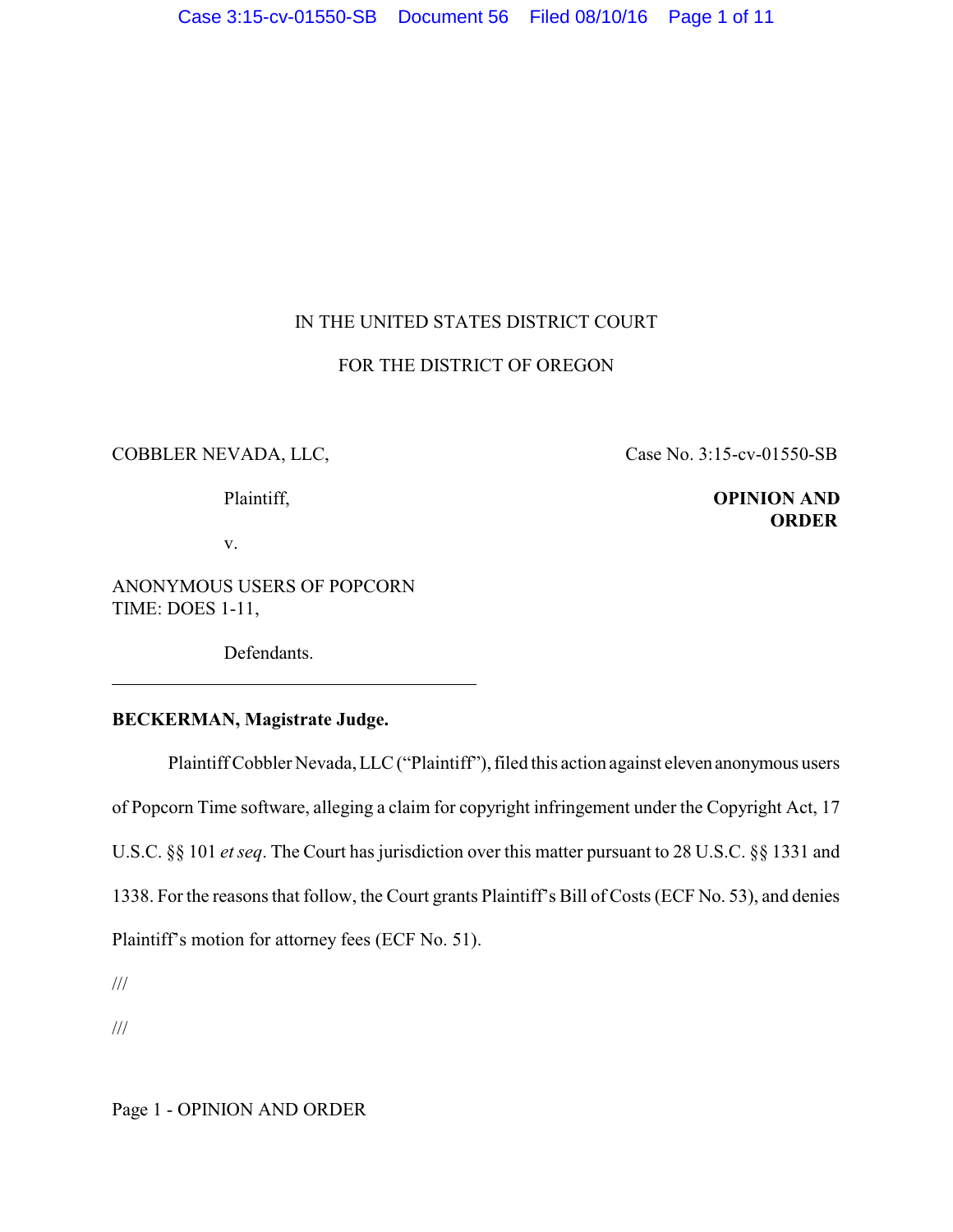#### **BACKGROUND**

Since 2014, Plaintiff's counsel has filed approximately300 cases in the United States District Court for the District of Oregon, alleging that Doe defendants, initially identified only by their Internet Protocol ("IP") addresses, violated the Copyright Act by downloading movies on the Internet using the "BitTorrent" protocol.<sup>1</sup> BitTorrent is a peer-to-peer file sharing protocol used to distribute data over the Internet.

In most of these BitTorrent copyright cases, the plaintiff is an out-of-state limited liability company ("LLC"), that owns the copyright for the movie for which the LLC is named. For example, in this case, Cobbler Nevada LLC is a Nevada LLC that owns the copyright for the 2015 movie, *The Cobbler*, starring Adam Sandler. (Compl. ¶ 4, 6, ECF 1.) A Pacer search indicates that Cobbler Nevada LLC has now filed 67 cases alleging copyright infringement in the District of Oregon, in addition to at least 165 cases in other districts.

On August 16, 2015, Plaintiff filed its complaint in this case, naming eleven anonymous users of Popcorn Time software as Doe defendants, identified only by their IP address, and alleging that each defendant violated the Copyright Act by downloading *The Cobbler* using Popcorn Time software. Popcorn Time is a software program that facilitates the exchange of movies over the Internet, using the BitTorrent peer-to-peer file sharing protocol. According to Plaintiff, "Popcorn Time promotes itself and is distributed in a manner that invites the most causal of Internet users to

<sup>1</sup> Early cases filed by Plaintiff's counsel joined many defendants in a single complaint. *See, e.g., Voltage Pictures, LLC v. Does 1-371*, No. 3:13-cv-00295-AA (filed Feb. 19, 2013) (naming 371 Doe defendants). This district has since prohibited swarm joinder in BitTorrent copyright litigation. *See* Standing Order 2016-8.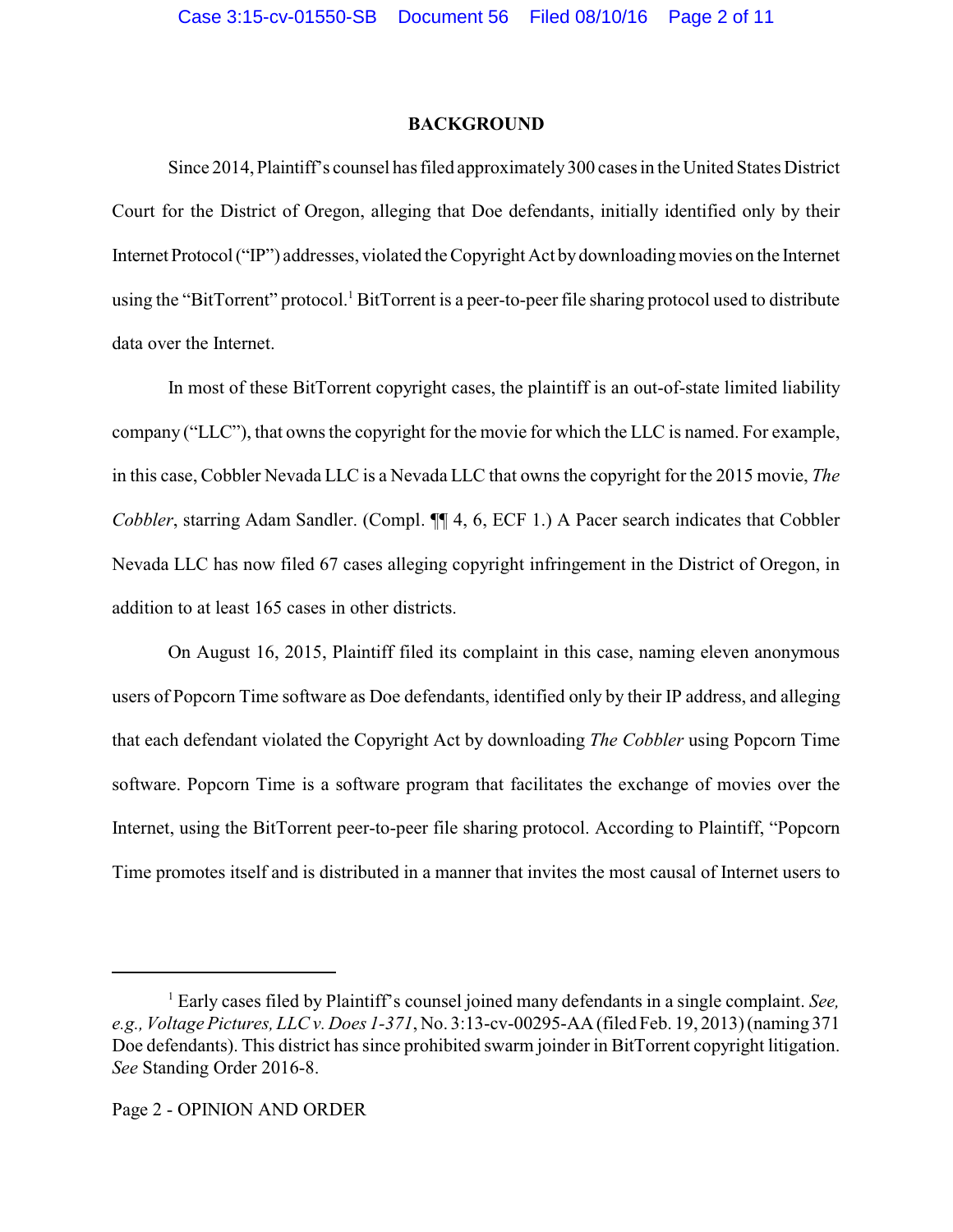### Case 3:15-cv-01550-SB Document 56 Filed 08/10/16 Page 3 of 11

enter the world of online theft and piracy with its ease of use and friendly logos." (Mot. to Expedite 3 (ECF No. 6 ).)

Soon after filing its complaint, Plaintiff filed a motion for ex parte discovery, in an attempt to ascertain the identity of the Doe defendants. (ECF 6.) Specifically, Plaintiff asked the Court for permission to subpoena records from Internet Service Provider Comcast, to identify the subscriber of each IP address. (ECF 6.) The Court granted plaintiff's motion. (ECF 7.)

Over the next two months, Plaintiff filed joint motions with Doe Defendants No. 4, 5, 8, 9, and 10, to approve consent judgments, and the Court approved and entered those consent judgments. Each consent judgment referenced a separate settlement agreement Plaintiff had reached with the Doe defendant, but did not reveal the terms of the settlement agreements. Two of the defendants who agreed to consent judgments were not represented by counsel. *See, e.g.,* ECF No. 15 (Doe No. 8), ECF No. 24 (Doe No. 4).<sup>2</sup> Plaintiff moved to dismiss Doe Defendants 2 and 11.

As to the Doe defendants who did not settle immediately ( Does 1, 3, 6, and 7), Plaintiff filed a motion requesting that the Court authorize a Fed. R. Civ. P. ("Rule") 45 deposition of each IP address subscriber. (ECF 32.) The Court granted Plaintiff's motion. (ECF 33.) Plaintiff later dismissed Doe Defendants 3, 6, and 7, noting that Plaintiff was unable to identify a likely defendant with sufficient particularity to permit Plaintiff to proceed. (ECF Nos. 35-37.)

Doe No. 1 (the only remaining defendant, and referred to herein as "Defendant") declined to answer Plaintiff's questions at the Rule 45 deposition, or produce any documents responsive to

 $2^2$  The district has since established a panel of lawyers who volunteer to provide up to three hours of pro bono legal advice to subscribers and defendants in these actions. *See* Standing Order 2016-7.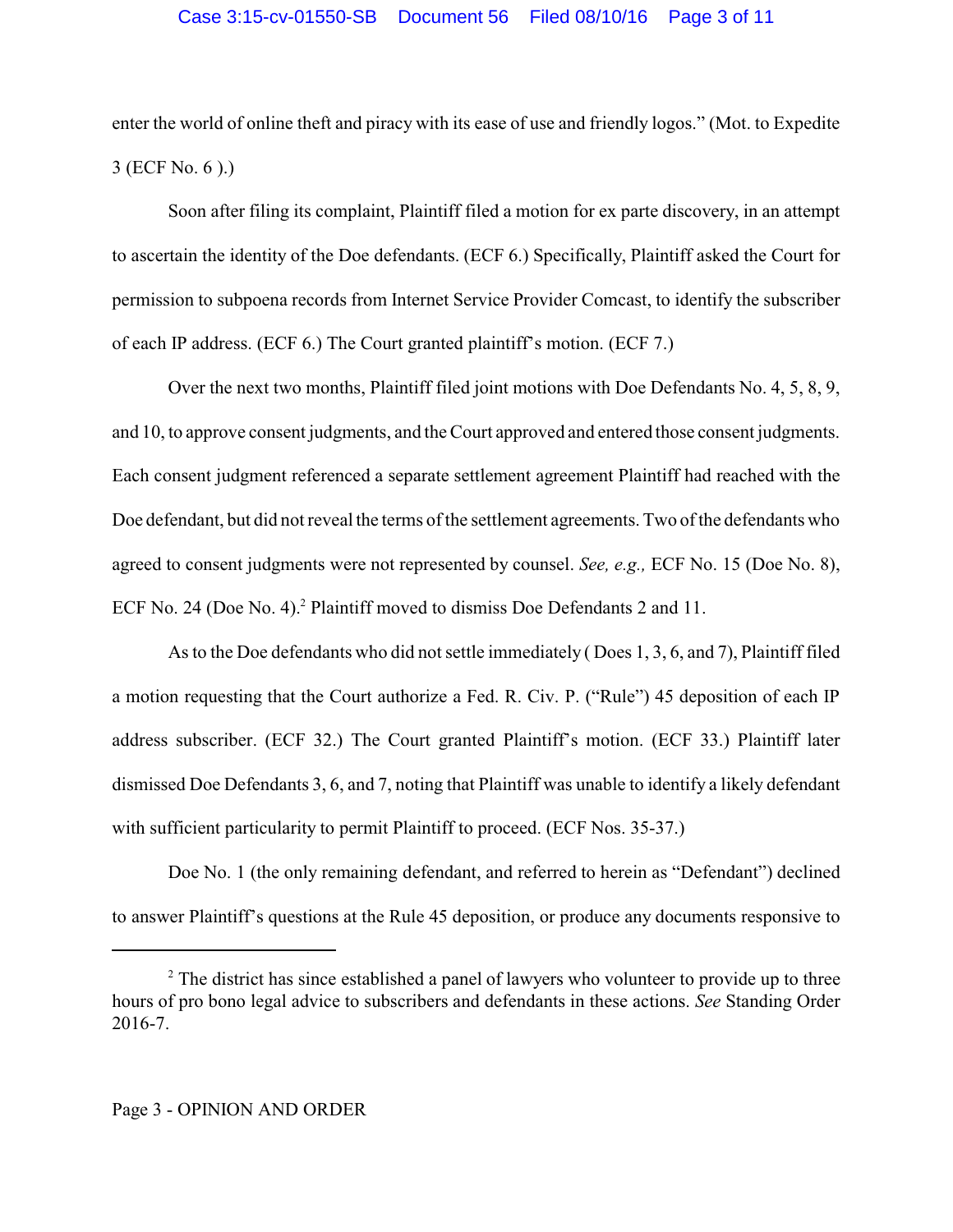#### Case 3:15-cv-01550-SB Document 56 Filed 08/10/16 Page 4 of 11

the Rule 45 subpoena, asserting his rights under the self-incrimination clause of the Oregon Constitution and the Fifth Amendment of the United States Constitution. (ECF 44.) Nevertheless, Doe No. 1 agreed to a stipulated consent judgment, which this Court entered on February 17, 2016. (ECF 50.)

In the consent judgment, the parties agreed to an award of statutory damages in the (mandatory minimum) amount of \$750, and also agreed that the Court should award "reasonable costs and fees" under 17 U.S.C. § 505 and Rule 54. (ECF 50 at 2.) On February 28, 2016, Plaintiff filed its fee application, seeking \$4,706.60 in fees, and \$190.20 in costs. (ECF 51, 53.) Defendant responded to the motion, asking the Court to reduce or deny the requested fee award, in part, because to award attorney fees in this case would result in the "court . . . enforc[ing] [Plaintiff's] legal extortion of Defendant (and other similarly situated persons)." (ECF 54 at 7.)

#### **DISCUSSION**

# **A. Plaintiff's Bill of Costs**

Plaintiff seeks a \$190.20 cost award, including the \$70 it incurred to subpoena Comcast, \$45 to reimburse Defendant for appearing at the Rule 45 deposition, and \$75.20 for the deposition transcript. Defendant does not oppose the request. The Court has reviewed Plaintiff's cost bill and finds that the requested costs are appropriate to award. *See* 28 U.S.C. § 1920 (authorizing taxation of costs).

**///**

**///**

**///**

Page 4 - OPINION AND ORDER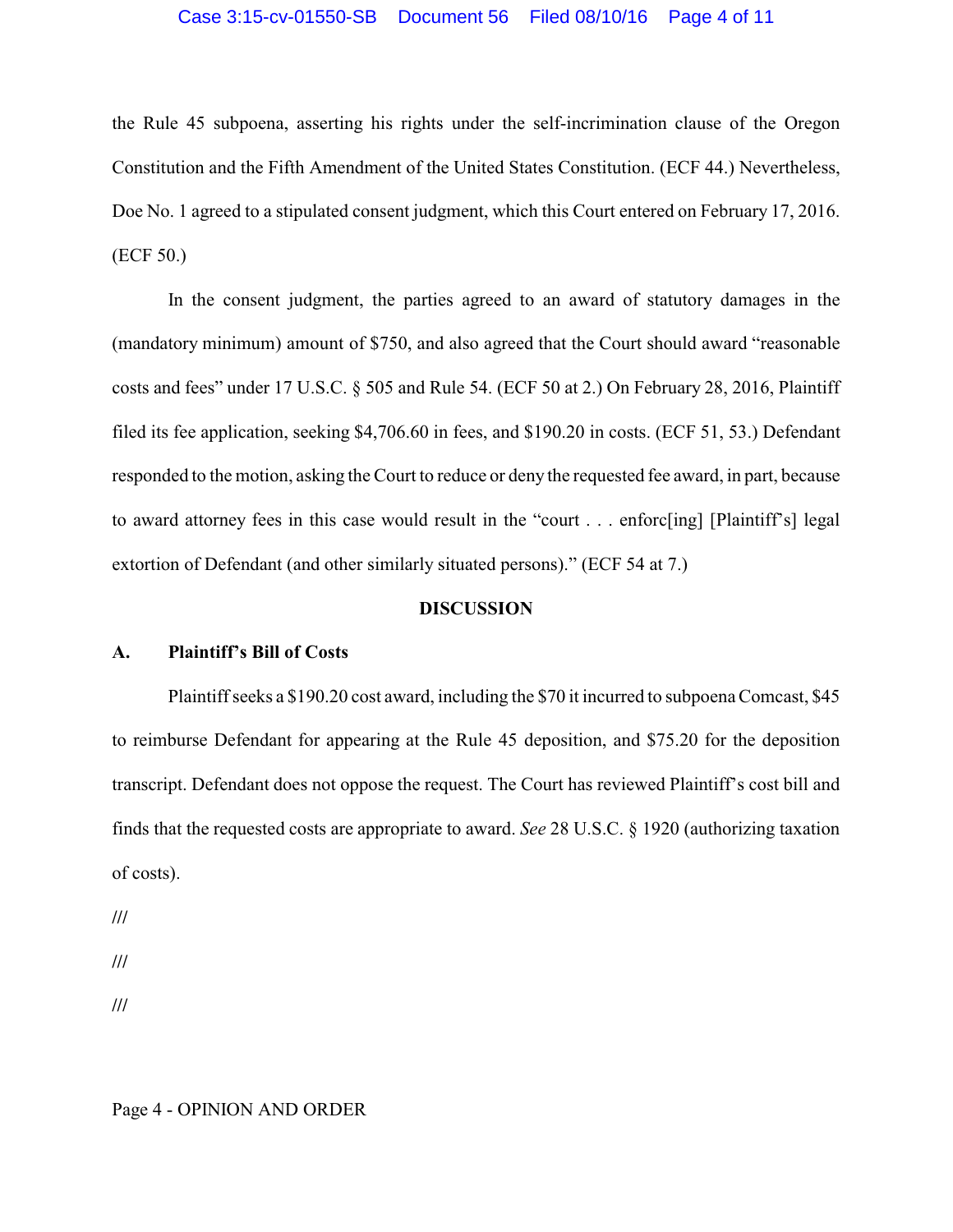## **B. Plaintiff's Motion for Attorney Fees**

#### **1. Attorney Fee Awards in Copyright Cases are Discretionary.**

The Copyright Act provides, in relevant part:

In any civil action under this title, a court in its discretion may allow the recovery of full costs by or against any party other than the United States or an officer thereof. Except as otherwise provided by this title, the court *may* also award a reasonable attorney's fee to the prevailing party as part of the costs.

17 U.S.C. § 505 (emphasis added). The Supreme Court has held that a district court may exercise its discretion to grant, or deny, attorney fees to a prevailing party in a copyright case. *See Fogerty v. Fantasy, Inc.*, 510 U.S. 517, 534 (1994) ("[A]ttorney's fees are to be awarded to prevailing parties only as a matter of the court's discretion."); *see also McCulloch v. Albert E. Price, Inc.*, 823 F.2d 316, 323 (9th Cir. 1987) ("[W]e do not believe Congress intended that the prevailing plaintiff should be awarded attorney's fees in every case."); *Columbia Pictures Television, Inc. v. Krypton Broad. of Birmingham, Inc.*, 259 F.3d 1186, 1197 (9th Cir. 2001) (affirming denial of plaintiff's motion for attorney fees); *Buck v. Bilkie*, 63 F.2d 447, 447 (9th Cir. 1933) (same). Indeed, the Supreme Court recently reiterated, in a unanimous decision, that "§ 505 grants courts wide latitude to award attorney's fees based on a totality of circumstances in a case." *Kirtsaeng v. John Wiley & Sons, Inc.*, — U.S. —, 136 S. Ct. 1979, 1985 (2016). The Supreme Court emphasized that "§ 505 confers broad discretion on district courts and, in deciding whether to fee-shift, they must take into account a range of considerations beyond the reasonableness oflitigating positions[.]"*Kirtsaeng*, 136 S. Ct. at 1988.

The Supreme Court has identified "several nonexclusive factors to guide courts' discretion," including "frivolousness, motivation, objective unreasonableness (both in the factual and in the legal components of the case) and the need in particular circumstances to advance considerations of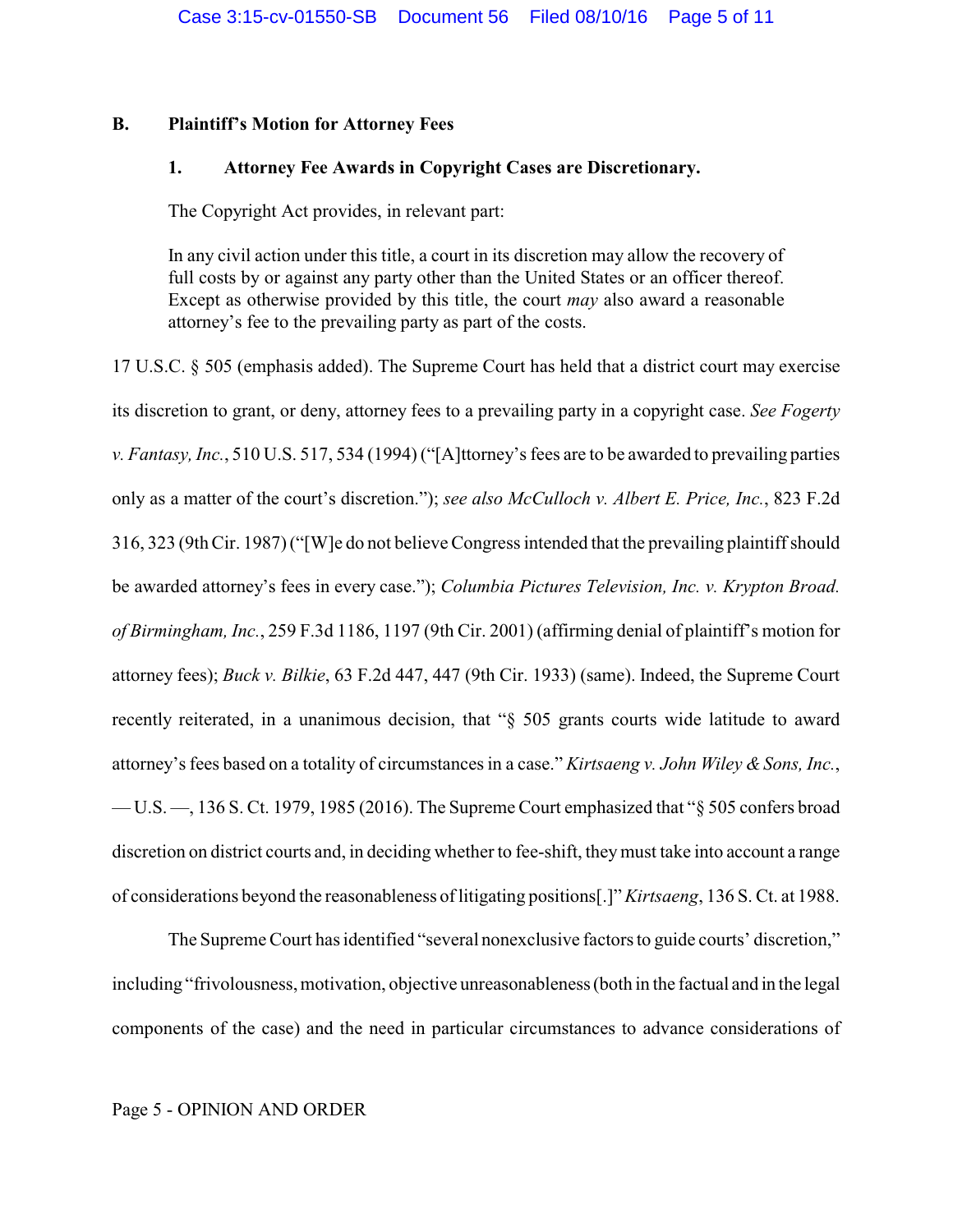#### Case 3:15-cv-01550-SB Document 56 Filed 08/10/16 Page 6 of 11

compensation and deterrence." *Fogerty*, 510 U.S. at 534 n.19 (citation and quotation marks omitted); *see also Petrella v. Metro-Goldwyn-Mayer, Inc.*, 695 F.3d 946, 957 (9th Cir. 2012) (affirming denial of motion for attorneyfees in copyright case, and noting that district courts should consider, "'among other things: the degree of success obtained on the claim; frivolousness; motivation; objective reasonableness of factual and legal arguments; and need for compensation and deterrence'") (citation omitted), *rev'd on other grounds*, — U.S. —, 134 S. Ct. 1962 (2014). In *Kirtsaeng*, the Supreme Court noted that a court may also consider the need to "deter . . . overaggressive assertions of copyright claims[.]" 136 S. Ct. at 1989.

The Ninth Circuit has held that "[t]he most important factor in determining whether to award fees under the Copyright Act, is whether an award will further the purposes of the Act," *Mattel, Inc. v. MGA Entm't*, 705 F.3d 1108, 1111 (9th Cir. 2013), and that the primary purpose of the Copyright Act is to "encourage the production of original literary, artistic, and musical expression for the good of the public." *SOFA Entm't, Inc. v. Dodger Prods., Inc.*, 709 F.3d 1273, 1280 (9th Cir. 2013). *See also Fogerty*, 510 U.S. at 527 ("[C]opyright law ultimately serves the purpose of enriching the general public through access to creative works[.]").

Recently, another court in this district denied a motion for attorney fees in a similar BitTorrent copyright case, in part because "[l]itigation conduct that needlesslyincreases the expense of resolving copyright disputes neither encourages innovation nor appropriately rewards an author's creation." *See Countryman Nevada, LLC v. Doe-73.164.181.226*, — F. Supp. 3d —, No. 3:15-cv-433-SI, 2016 WL 3437598, at \*8 (D. Or. June 17, 2016) ("[U]nder the totality of the circumstances

#### Page 6 - OPINION AND ORDER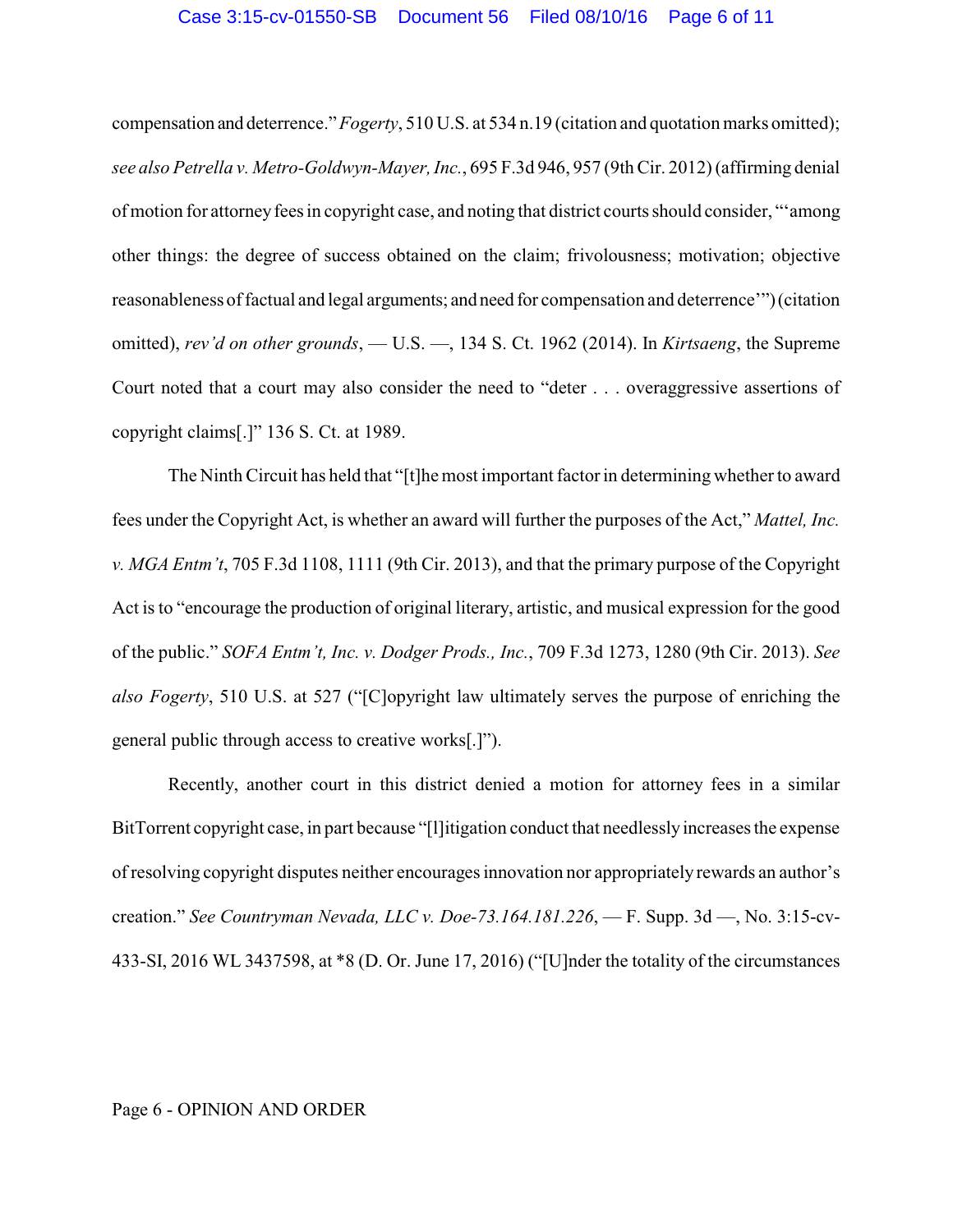presented, the Court exercises its discretion to denyPlaintiff anyattorney's fees, notwithstanding the fact that Plaintiff has prevailed on the merits of its copyright claim.").

### **2. The Court's Discretion Applied.**

In light of the totality of circumstances, the Court concludes that fee shifting is inappropriate in this case.

While a copyright holder's action against an individual BitTorrent copyright infringer is not frivolous under the Copyright Act, the degree of success in each of these BitTorrent copyright cases is minimal, in two respects. First, the \$750 statutory damage award Defendant has agreed to pay is low in relation to the amount of attorney fees Plaintiff has accrued (\$4,706.60), to achieve that result. *See Milton H. Greene Archives, Inc. v. Julien's Auction House LLC*, 345 F. App'x 244, 249 (9th Cir. 2009) (noting that limited success, such as nominal damages, may support the denial of an attorney fee award, and observing that "an award of attorneys' fees that is ten times the amount recovered in damages seems unreasonable under the circumstances"). Second, Plaintiff acknowledges that its movie, *The Cobbler*, has been illegally downloaded over 10,000 times in Oregon alone. (Compl. ¶ 11.) Although this case resulted in an injunction against one infringer, that result is *de minimis* in relation to the serious online piracy problem Plaintiff seeks to combat. On balance, the degree of success Plaintiff has achieved as the prevailing party in this litigation does not warrant requiring Defendant to fund *in toto* Plaintiff's enforcement of its copyright.

In addition to the degree of success obtained, the court may also consider the need for deterrence as a relevant factor in making a fee award determination. *Fogerty*, 510 U.S. at 534 n.19. For downloading a single movie, the Court is already requiring Defendant to pay \$750 in statutory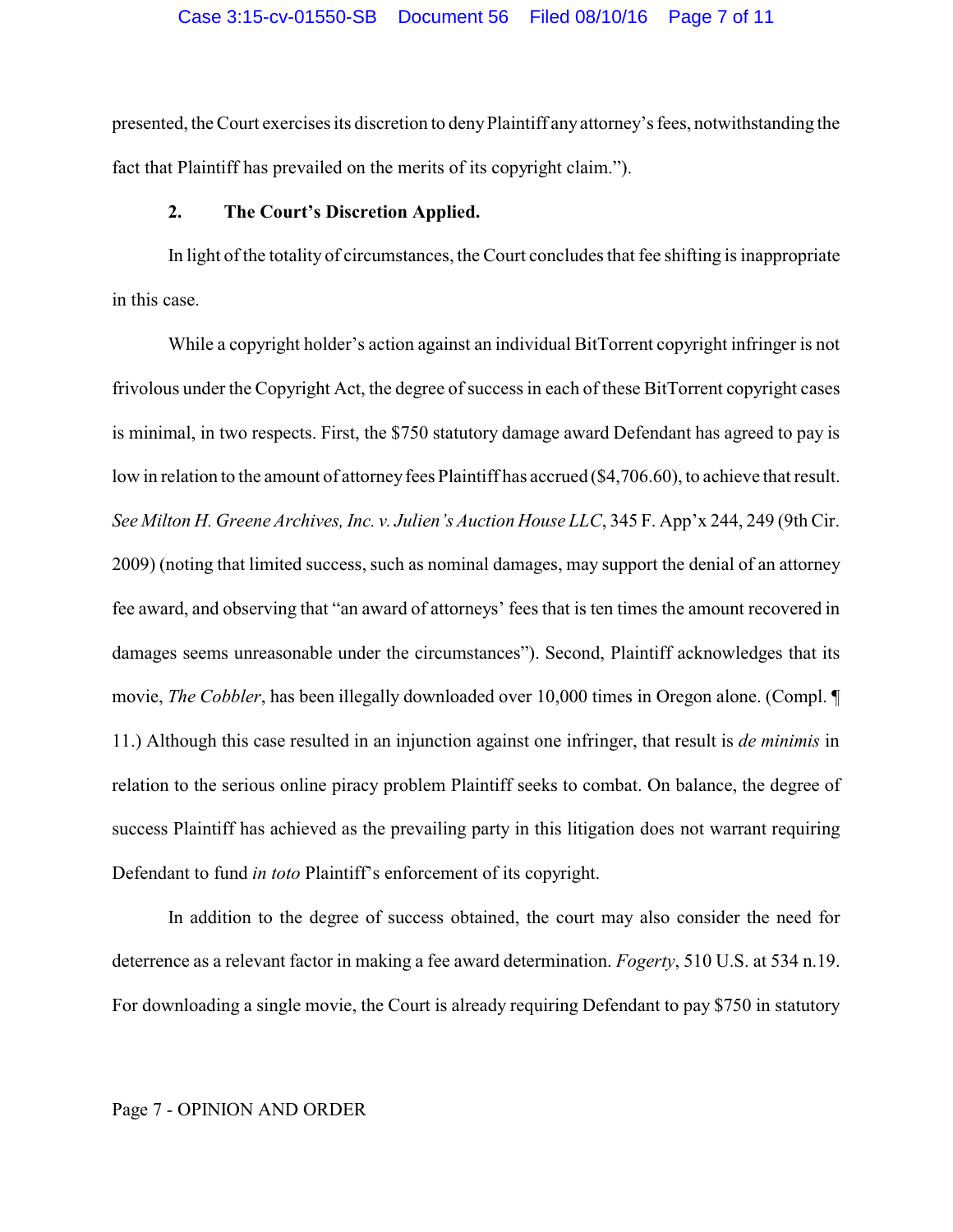damages, as well as \$190.20 to reimburse Plaintiff for its costs, for a total financial penalty of almost \$1,000. As this Court has noted in other cases, a financial penalty of that magnitude is sufficient to deter Defendant, as well as others, from illegallydownloadingmovies in the future. *See, e.g., Glacier Films (USA), Inc. v. Gallatin*, No. 3:15–cv–01632–SB, 2016 WL 3148401, at \*3 (D. Or. May 12, 2016) ("[C]ommon sense supports a conclusion that a \$750 financial penalty for illegal downloading one movie is more than sufficiently punitive to deter others from illegally downloading free movies on the BitTorrent network. With knowledge that it will now cost \$750 to watch a single movie on the BitTorrent network, consumers should be motivated instead to spend a few dollars to rent the same movie legally."). In light of the substantial damage award already imposed, an attorney fee award is not necessary to deter further infringement, nor is a fee award necessary to encourage Plaintiff to continue to protect its rights, where Plaintiff has been vigilant to date and clearly has the resources to police its copyright. *See Grateful Dead Prod. v. Come 'N' Get It*, No. 88 CIV. 4471 (MEL), 1994 WL116052, at \*1 (S.D.N.Y. Mar. 25, 1994) (denying prevailing plaintiffs' application for attorney fees, noting that "substantial damages have already been assessed against the defendants [a small retail store and its owner]" and an award is not "required to encourage the plaintiffs to protect their rights" where "[t]hey have been understandably vigilant in that cause and have the resources to police their copyrights"); *cf. Fogerty*, 510 U.S. at 1028 (rejecting comparison of fee shifting under the Civil Rights Act involving impecunious plaintiffs to fee shifting under the Copyright Act, because "'[e]ntities which sue for copyright infringement as plaintiffs can run the gamut from corporate behemoths to starving artists; the same is true of prospective copyright infringement defendants'") (citation omitted).

#### Page 8 - OPINION AND ORDER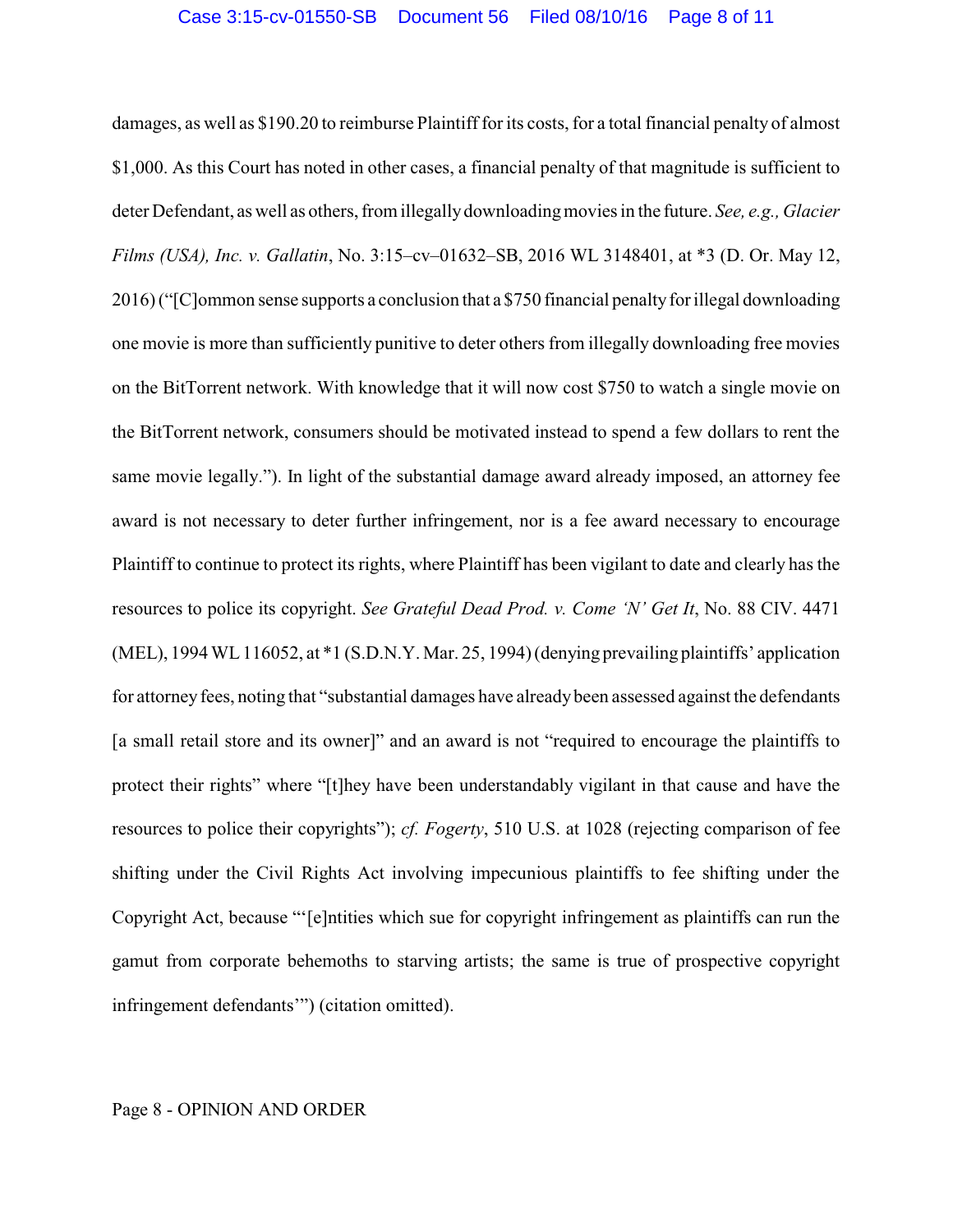The Supreme Court and the Ninth Circuit have also recognized that a district court should award attorney fees only if doing so will further the purposes of the Copyright Act. In these BitTorrent copyright cases, the threat of fee-shifting has emboldened Plaintiff's counsel to demand thousands of dollars to settle a claim, even where the infringing defendant admits early in the case that they illegally downloaded the movie. *See, e.g., Countryman Nevada, LLC*, 2016 WL 3437598, at \*2 (noting that plaintiff demanded \$8,500 to settle the case after the defendant acknowledged liability early in the case); *Cobbler Nevada, LLC v. Reardon*, No. 3:15-cv-01077-ST, 2015 WL 9239773, at \*2 (D. Or. Dec. 16, 2015) (noting that unrepresented defendant agreed to consent judgment in the amount of \$8,500); *see also Malibu Media, LLC v. Doe IP Address 66.108.67.10*, No. 15 Civ. 4369 (AKH), 2015 WL 4092417, at \*2 (S.D.N.Y. July 6, 2015) ("Recent empirical studies show that the field of copyright litigation is increasingly being overtaken by 'copyright trolls,' roughly defined as plaintiffs who are 'more focused on the business of litigation than on selling a product or service or licensing their [copyrights] to third parties to sell a product or service. The paradigmatic troll plays a numbers game in which it targets hundreds or thousands of defendants, seeking quick settlements priced just low enough that it is less expensive for the defendant to pay the troll rather than defend the claim.'") (citation omitted). In several of these BitTorrent copyright cases, defendants have agreed to pay the plaintiff's settlement demands without the benefit of counsel, *see, e.g., Reardon*, 2015 WL 9239773, at \*2, and in almost every case, the settlement agreements are confidential and not subject to court approval.<sup>3</sup>

<sup>3</sup> In some cases, Plaintiff has pursued particularly vulnerable individuals. *See, e.g., Cobbler Nevada, LLC v. Gonzales*, No. 3:15-cv–00866-SB (targeting an adult group foster care home); *Cobbler Nevada, LLC v. Snapp*, No. 3:15-cv-01768-SB(targeting a woman living on Social Security disability benefits).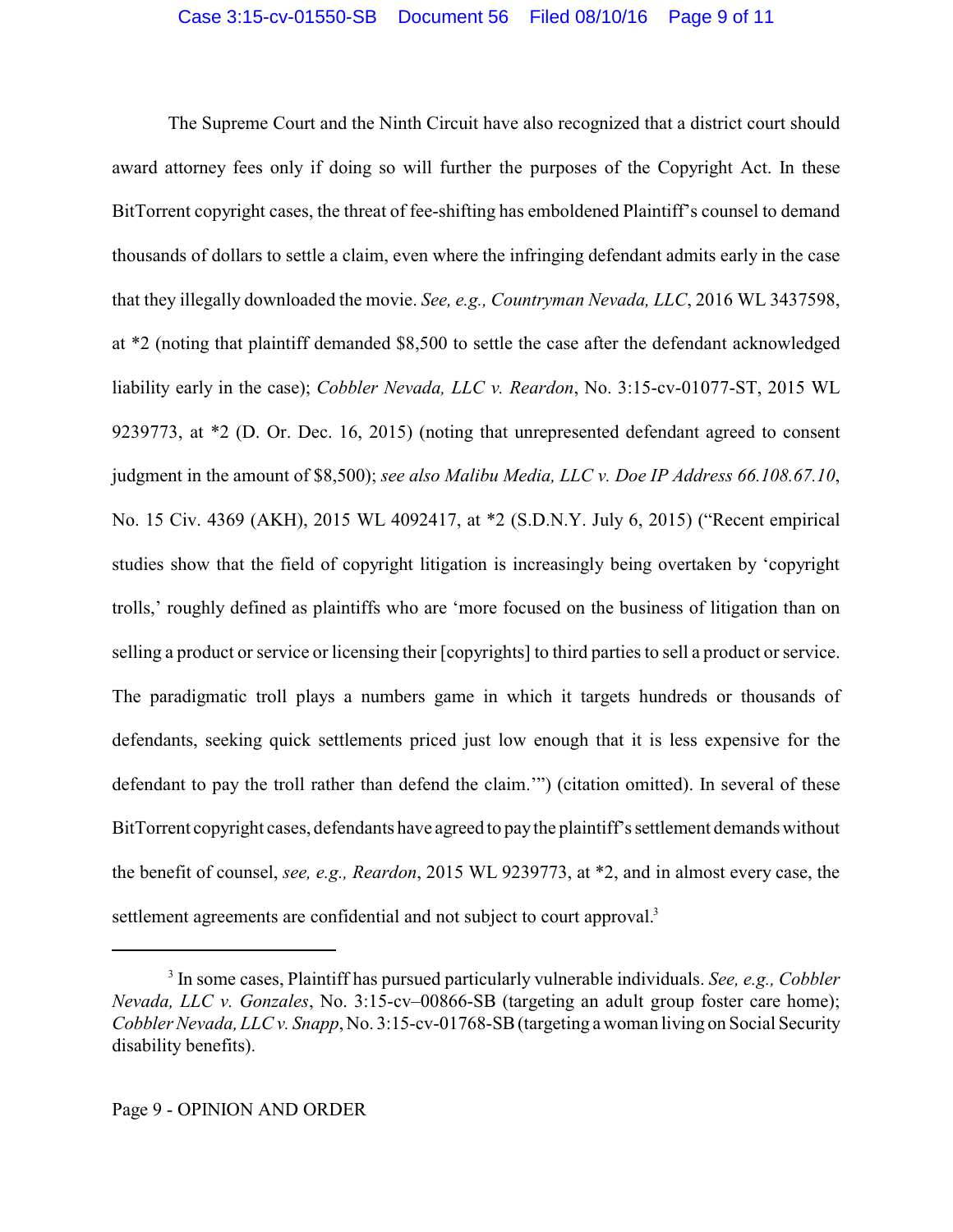#### Case 3:15-cv-01550-SB Document 56 Filed 08/10/16 Page 10 of 11

The Copyright Act, as it is being enforced in these BitTorrent cases, has created results inconsistent with the goals of the Act. When an individual who has illegally downloaded a movie is contacted by Plaintiff's counsel, and faces the threat of a statutory damage award that could theoretically reach \$150,000 (*see* 17 U.S.C. § 504(c)(2)), as well as the threat of a substantial attorney fee award, the resulting bargaining process is unequal, and unfair. For this Court to award Plaintiff its attorney fees in this case would only contribute to the continued overaggressive assertion and negotiation of these Copyright Act claims. *See Kirtsaeng*, 136 S. Ct. at 1989 (noting that a court should consider the need to "deter . . . overaggressive assertions of copyright claims"). As another court recently noted in a similar BitTorrent case, a federal court should make its tools available only with careful scrutiny, to avoid the potential for abuse:

There is no doubt that online piracy of digital media is a major problem today. Ordinarily, the 'federal court system provides litigants with some of the finest tools available to assist in resolving disputes.' Those tools can empower copyright-owners to enforce their rights, but they are also capable of being used as instruments of abuse. Where abuse is likely, as it is here, courts should not make those tools available without careful scrutiny.

*Malibu Media, LLC*, 2015 WL 4092417, at \*6 (citation omitted). This Court has already provided many of its tools to facilitate Plaintiff's enforcement of its copyright, including allowing ex parte discovery to identify the alleged infringers. However, exercising the Court's discretion to require Defendant to pay thousands of dollars in attorney fees, for illegally downloading a single movie, would render an inequitable outcome that is inconsistent with the policies served by the Copyright Act. *See Fogerty*, 510 U.S. at 524 ("[T]he policies served by the Copyright Act are more complex, more measured, than simply maximizing the number of meritorious suits for copyright infringement."); *Warner Bros Inc. v. Dae Rim Trading, Inc.,* 877 F.2d 1120, 1127 (2d Cir. 1989) ("In